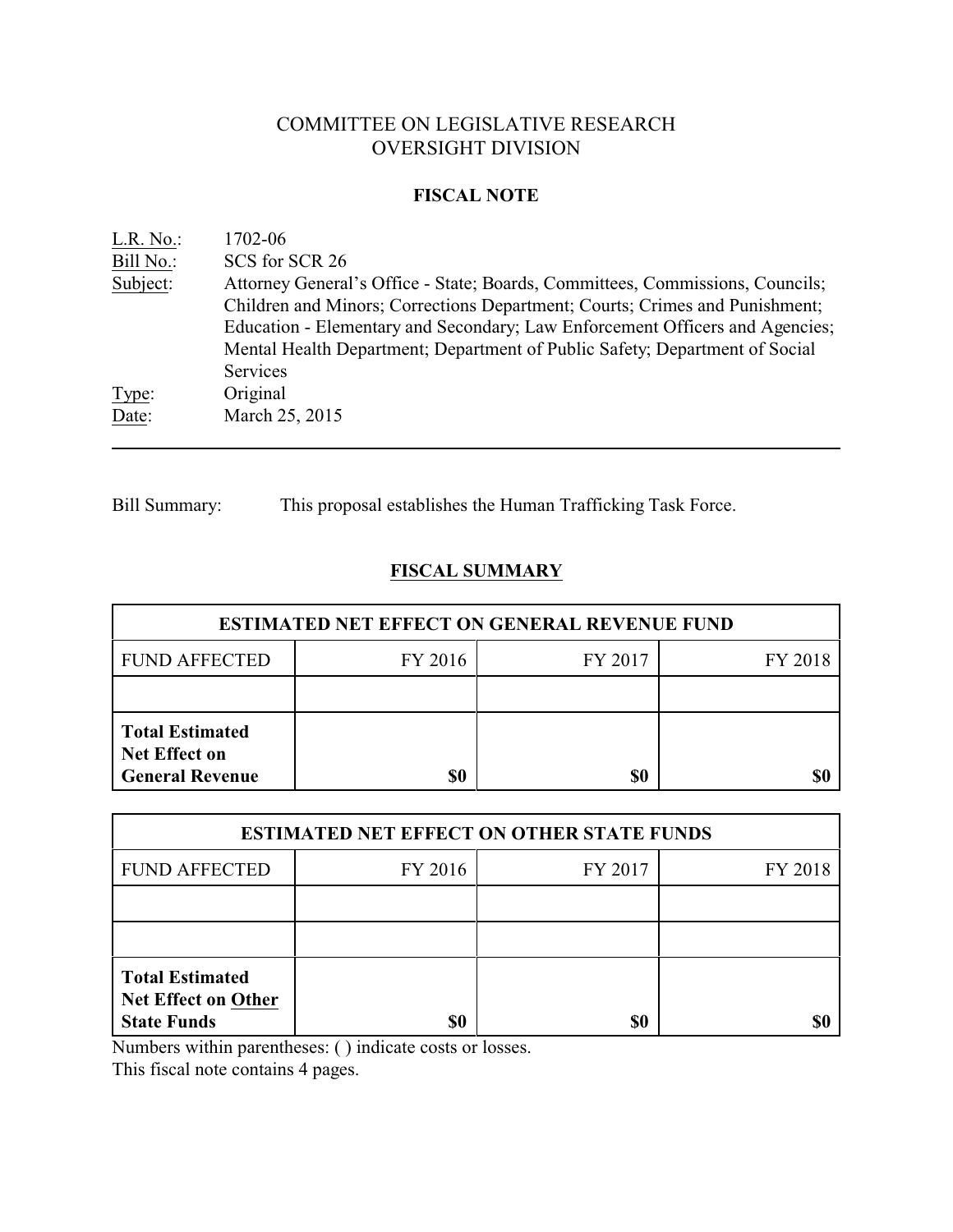L.R. No. 1702-06 Bill No. SCS for SCR 26 Page 2 of 4 March 25, 2015

| <b>ESTIMATED NET EFFECT ON FEDERAL FUNDS</b>                        |         |         |         |  |
|---------------------------------------------------------------------|---------|---------|---------|--|
| <b>FUND AFFECTED</b>                                                | FY 2016 | FY 2017 | FY 2018 |  |
|                                                                     |         |         |         |  |
|                                                                     |         |         |         |  |
| <b>Total Estimated</b><br>Net Effect on All<br><b>Federal Funds</b> | \$0     | \$0     |         |  |

| <b>ESTIMATED NET EFFECT ON FULL TIME EQUIVALENT (FTE)</b>    |         |         |         |  |
|--------------------------------------------------------------|---------|---------|---------|--|
| <b>FUND AFFECTED</b>                                         | FY 2016 | FY 2017 | FY 2018 |  |
|                                                              |         |         |         |  |
|                                                              |         |         |         |  |
| <b>Total Estimated</b><br><b>Net Effect on</b><br><b>FTE</b> |         |         |         |  |

 $\Box$  Estimated Net Effect (expenditures or reduced revenues) expected to exceed \$100,000 in any Of the three fiscal years after implementation of the act.

| <b>ESTIMATED NET EFFECT ON LOCAL FUNDS</b> |         |         |         |
|--------------------------------------------|---------|---------|---------|
| <b>FUND AFFECTED</b>                       | FY 2016 | FY 2017 | FY 2018 |
| Local Government                           | \$0     | \$0     | \$0     |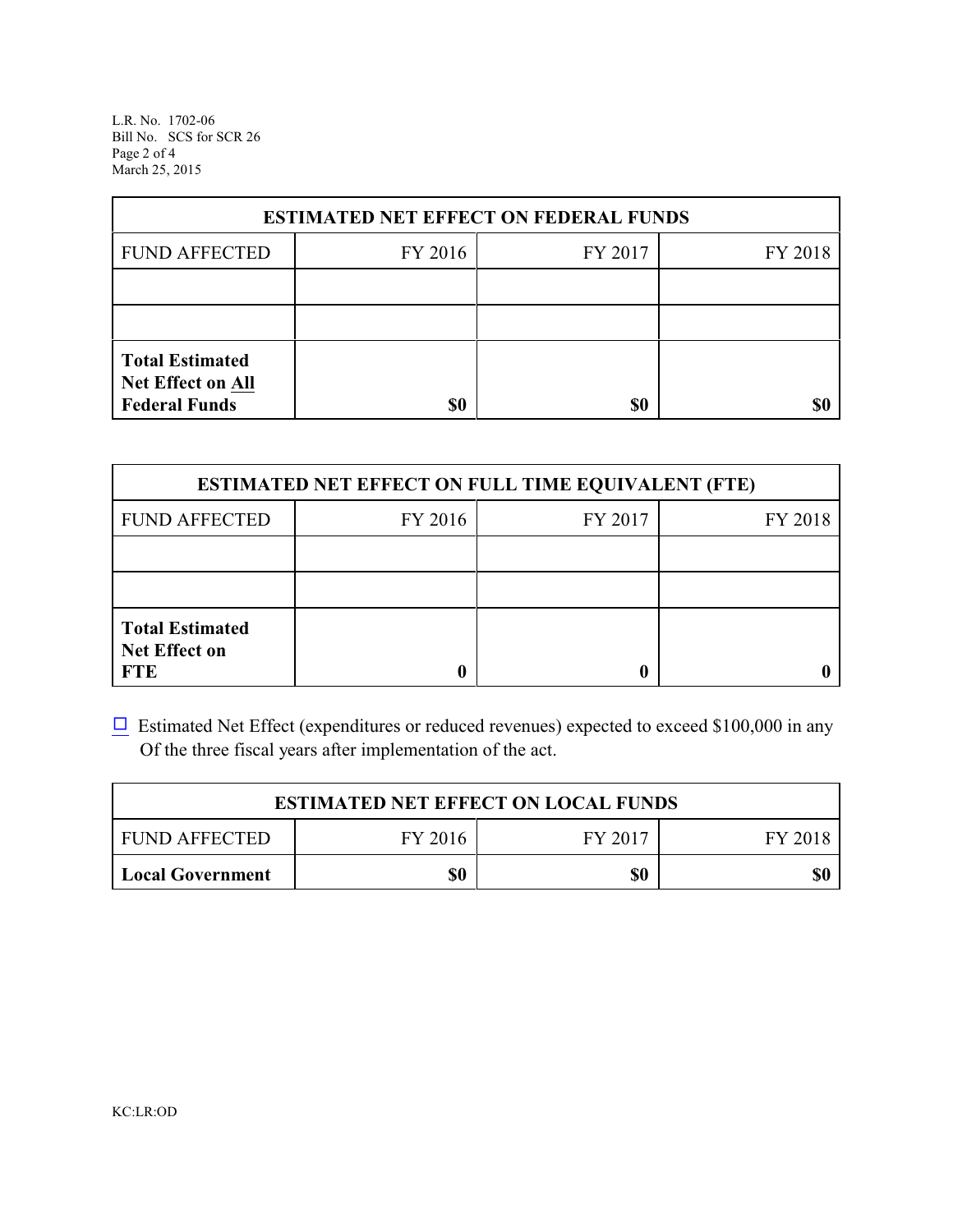L.R. No. 1702-06 Bill No. SCS for SCR 26 Page 3 of 4 March 25, 2015

### **FISCAL ANALYSIS**

### ASSUMPTION

Officials from the **Attorney General's Office** assume any potential cost arising from this proposal can be absorbed with existing resources.

Officials from the **Department of Elementary and Secondary Education** assume depending upon the actions of the task force, this proposal could result in some cost to the Department of Elementary and Secondary Education; however, cost are not expected to be significant.

Officials from the **Department of Public Safety** - **Office of the Director**, the **Department of Social Services**, the **Department of Corrections** and the **Department of Mental Health** each assume the proposal will have no fiscal impact on their respective organizations.

**Oversight** assumes any potential cost arising from this proposal could be absorbed within state or local governments' existing resources.

| FISCAL IMPACT - State Government | FY 2016<br>$(10 \text{ Mo.})$ | FY 2017    | FY 2018                       |
|----------------------------------|-------------------------------|------------|-------------------------------|
|                                  | $\underline{\underline{\$0}}$ | <u>\$0</u> | $\underline{\underline{\$0}}$ |
| FISCAL IMPACT - Local Government | FY 2016<br>$(10 \text{ Mo.})$ | FY 2017    | FY 2018                       |
|                                  | $\underline{\underline{\$0}}$ | <u>so</u>  | $\underline{\$0}$             |

## FISCAL IMPACT - Small Business

No direct fiscal impact to small businesses would be expected as a result of this proposal.